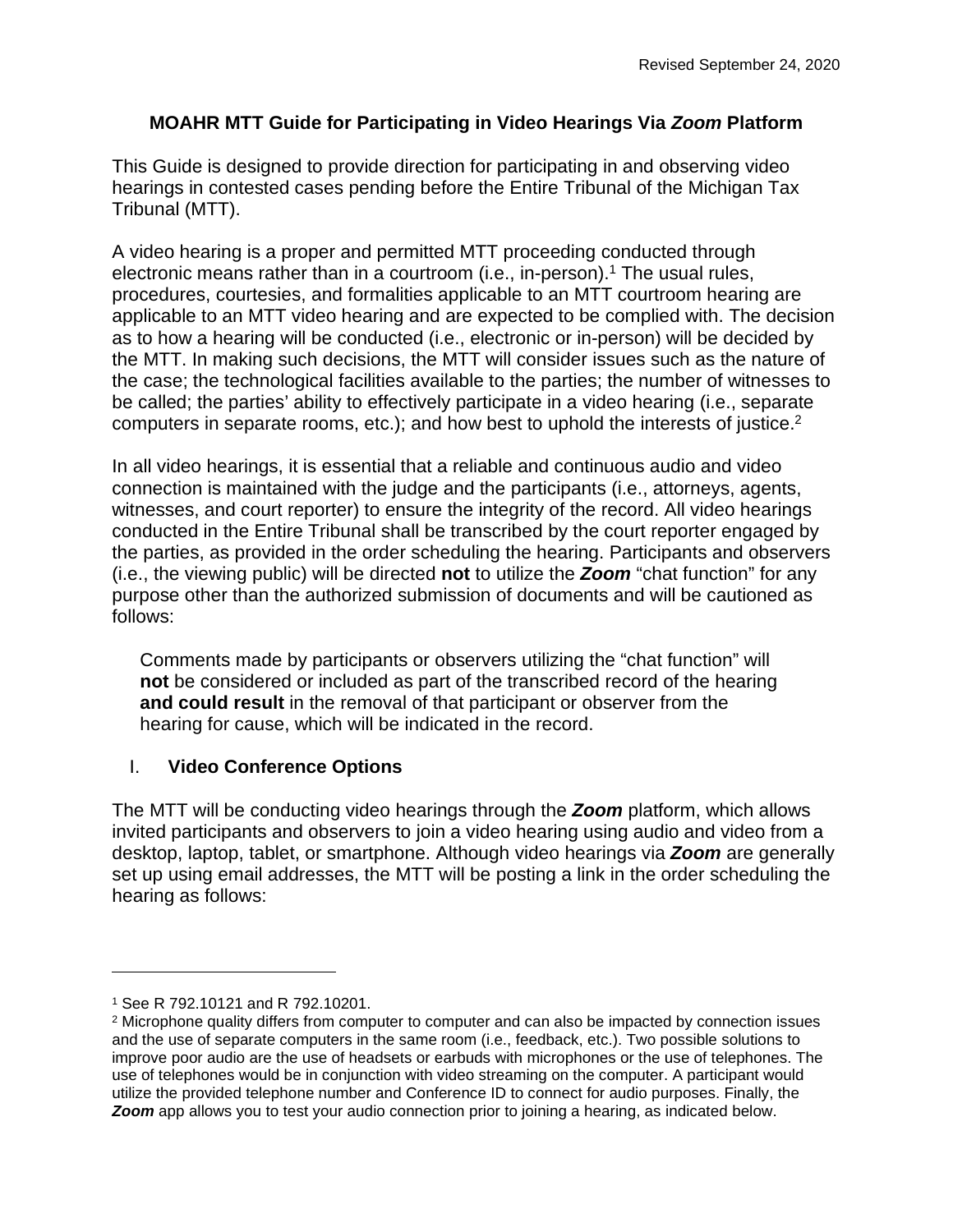MOAHR MTT Guide for Participants - *Zoom* Page 2 of 10

| <b>HEARING DATE:</b>        | <b>September 17, 2020</b>                                                                 |
|-----------------------------|-------------------------------------------------------------------------------------------|
| <b>HEARING TIME:</b>        | $9:00$ a.m.                                                                               |
| <b>ZOOM HEARING LINK:</b>   | https://zoom.us/j/95669123716<br>USA 8886363807 (US Toll Free)<br>Conference code: 397342 |
| <b>PARTICIPANTS' GUIDE:</b> | https://bit.ly/3qWLDJJ                                                                    |

If a hearing must be continued on a subsequent date, two separate hearing information tables may be included in the scheduling order or another scheduling order issued. The parties or their attorneys or agents are required to provide the "Zoom Hearing Link" to their participants so that they can "join" the hearing.

## **Open Meetings Act Compliance**

To ensure compliance with the Open Meeting Act, the scheduling order for each hearing will include a "Zoom Hearing Link" that can be utilized by observers wishing to attend a hearing.<sup>3</sup>

The scheduling orders can be accessed through our website by clicking on the "Virtual Hearings" tab and the docket number of the applicable case.

Participants and observers who need assistance with speech or hearing issues may also participate in a video hearing by dialing 7-1-1 and using the Michigan Relay service. More information about this service may be found at https://www.michigan.gov/mpsc/0.9535.7-395-93308\_93325\_93425\_94040\_94041---[,00.html.](https://www.michigan.gov/mpsc/0,9535,7-395-93308_93325_93425_94040_94041---,00.html) For other disability accommodations, please contact the MTT in advance of the hearing.

**Note**: Observers will be directed to turn off or mute their microphones to avoid interrupting the hearing. Observers will also be cautioned as follows:

If an observer does **not** turn off or mute their microphone **and repeatedly or intentionally interrupts** the hearing they will be removed from the hearing **for cause and denied** the ability to re-join the hearing. Said removal and the reason for that removal will be **noted on the record**.

#### II. **How to Access the** *Zoom* **app**

The downloading of the free *Zoom* app is required for participating in a *Zoom* hearing.

<sup>3</sup> See MCL 15.264.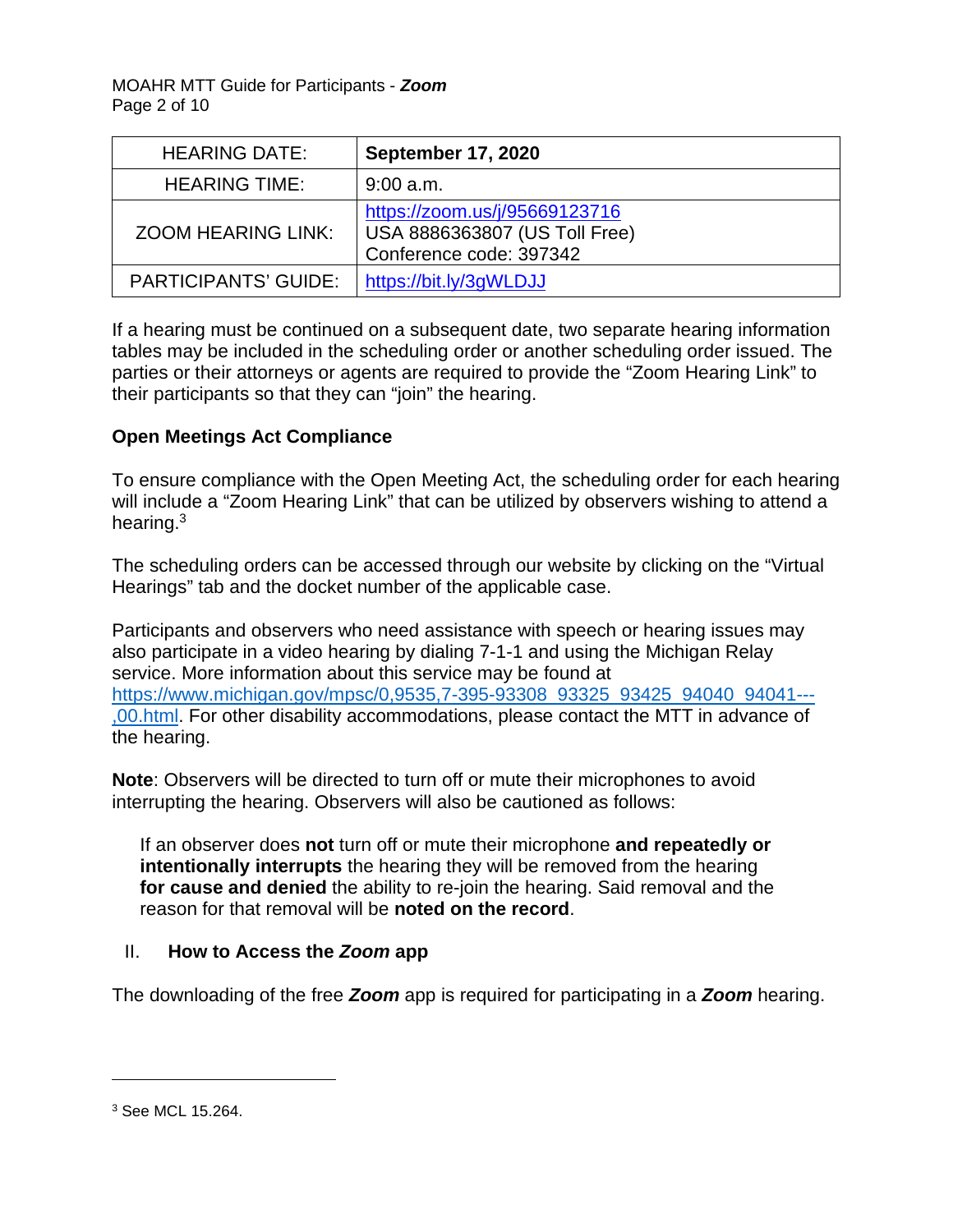MOAHR MTT Guide for Participants - *Zoom* Page 3 of 10

The app can be downloaded in advance of the hearing by going to <https://zoom.us/download>(the Zoom Download Center) and clicking on the "Download" button under "Zoom Client For Meetings." The app will then download when you start your first **Zoom** meeting or MTT *Zoom* hearing.

If the app is **not** downloaded in advance of the hearing, you will be asked to install the app after you click on the "Zoom Hearing Link," as indicated below.

#### **Joining a Video Hearing**

To join a scheduled video hearing, you click the "Zoom Hearing Link" link in the order scheduling the hearing.<sup>4</sup> After clicking the "Zoom Hearing Link," you will be directed to the following page:

| <b>Zoom Cloud Meetings</b><br><b>Contract</b> |                             |  | $\overline{\phantom{a}}$ | $\Box$ | $\times$ |
|-----------------------------------------------|-----------------------------|--|--------------------------|--------|----------|
|                                               | zoom                        |  |                          |        |          |
|                                               |                             |  |                          |        |          |
|                                               | <b>Join a Meeting</b>       |  |                          |        |          |
|                                               | Sign In                     |  |                          |        |          |
|                                               |                             |  |                          |        |          |
|                                               |                             |  |                          |        |          |
|                                               | Version: 5.2.0 (42619.0804) |  |                          |        |          |

Although you can click "Sign In", if you have already downloaded the *Zoom* app, it is **recommended** that you click on "Join a Meeting," as clicking "Sign In" will require you to input a "Meeting ID" number and password to join the hearing and that information is **not** provided as part of the "Zoom Hearing Link." By clicking on "Join a Meeting," you will be taken to the following page:

| zoom |                                                                                                                                                                                                                      | English -<br>Support |
|------|----------------------------------------------------------------------------------------------------------------------------------------------------------------------------------------------------------------------|----------------------|
|      | A download should start automatically in a few seconds                                                                                                                                                               |                      |
|      | If you have Zoom Client installed, launch meeting. Otherwise, download and run Zoom.                                                                                                                                 |                      |
|      | Copyright @2020 Zoom Video Communications, Inc. All rights reserved.<br>Privacy & Legal Policies                                                                                                                     |                      |
|      | Do you want to run or save Zoom_cm_ds_mfjdvVo9cjpnDNBA4II5eAvCXEH1qWw4hImP@fYeJ13GdJ+fROWuH_kab59d04bB04439fc_exe (81.3 KB) from zoom.us?<br>(a) This type of file could harm your computer.<br>Save = Cancel<br>Run |                      |

<sup>4</sup> Although observers can call into a hearing to listen to the hearing by utilizing the provided telephone number and Conference ID in the "Zoom Hearing Link," participants **must** "join" the hearing for both video and audio.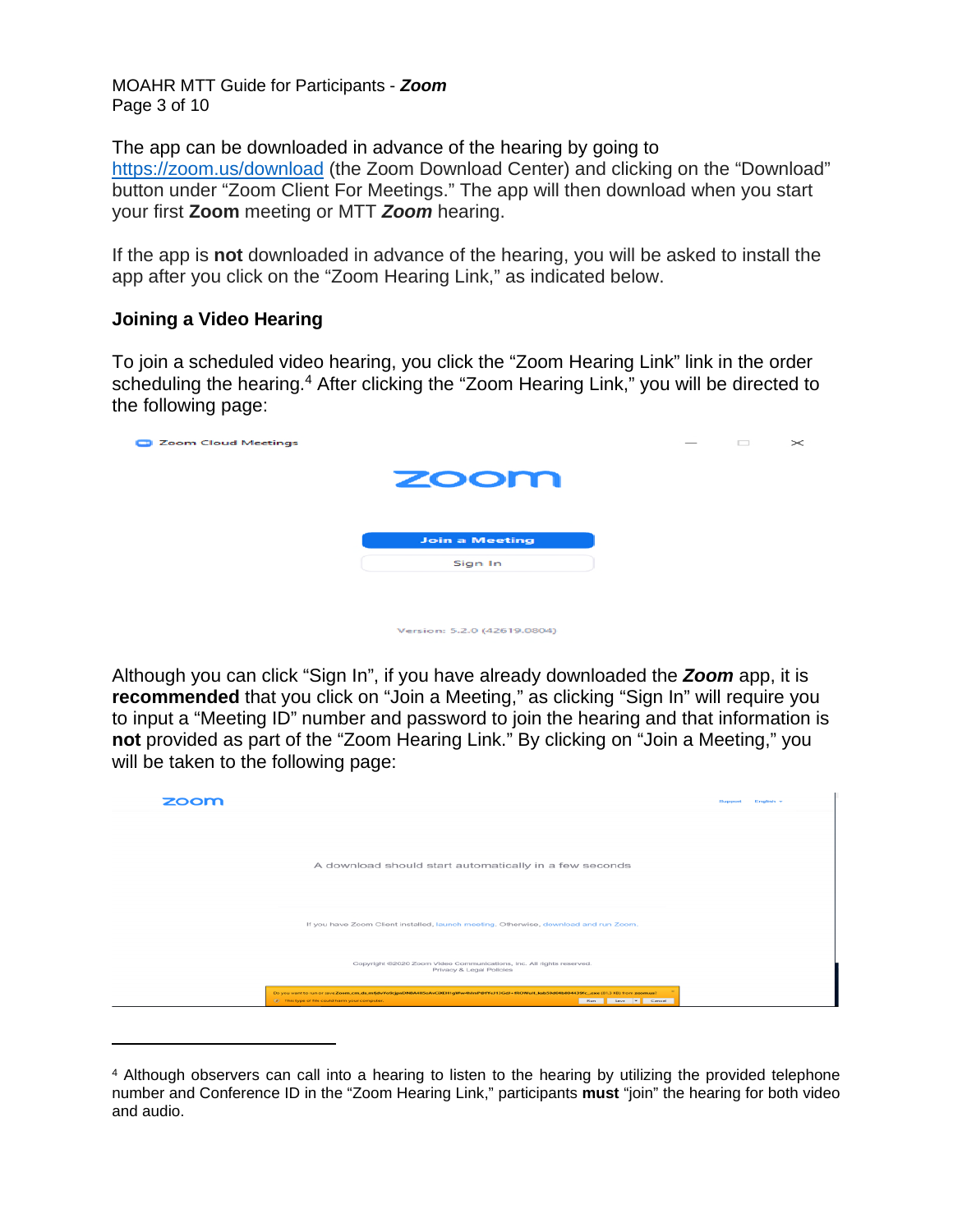MOAHR MTT Guide for Participants - *Zoom* Page 4 of 10

If you have already downloaded the *Zoom* app, click on "launch meeting" and "run," which will direct you to the waiting room for admission into the hearing by the host judge:

| ÷                                                        | $\times$           |
|----------------------------------------------------------|--------------------|
| Please wait for the host to start this meeting.          |                    |
| <b>Start: 7:30 AM</b>                                    |                    |
| Samantha Welton's Zoom Meeting                           |                    |
|                                                          |                    |
| <b>Test Computer Audio</b>                               |                    |
| If you are the host, please login to start this meeting. |                    |
|                                                          |                    |
| or                                                       |                    |
| Zoom Meeting                                             | $\Box$<br>$\times$ |
|                                                          |                    |
|                                                          |                    |
| Please wait, the meeting host will let you in soon.      |                    |
|                                                          |                    |
| My Meeting<br>9/22/2020                                  |                    |
|                                                          |                    |
|                                                          |                    |
| <b>Test Computer Audio</b>                               |                    |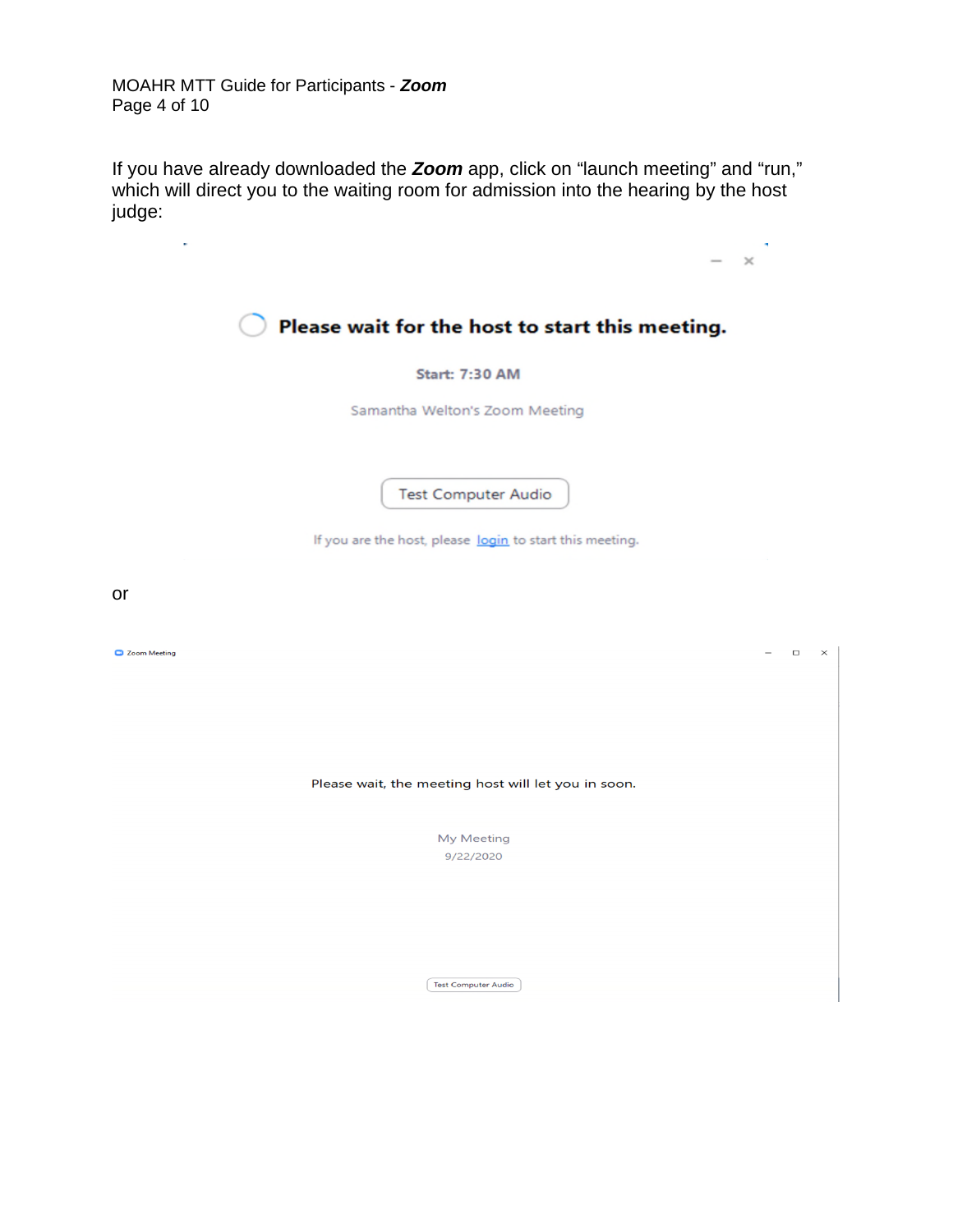#### MOAHR MTT Guide for Participants - *Zoom* Page 5 of 10

Once the host judge has started the hearing and admitted you into the hearing,<sup>5</sup> you will be directed to the following screen with a different background:



Always show video preview dialog when joining a video meeting



After you click either "Join with Video" or "Join without Video," you will be directed to the hearing, as follows:<sup>6</sup>



<sup>&</sup>lt;sup>5</sup> The MTT will join the hearing at least 15 minutes in advance of the scheduled start time to admit participants and observers in the waiting room into the hearing.

<sup>&</sup>lt;sup>6</sup> The above screen shows the host judge with video toggled off and the participant labelled for purposes of this Guide as "Tribunal Member2" having joined with video.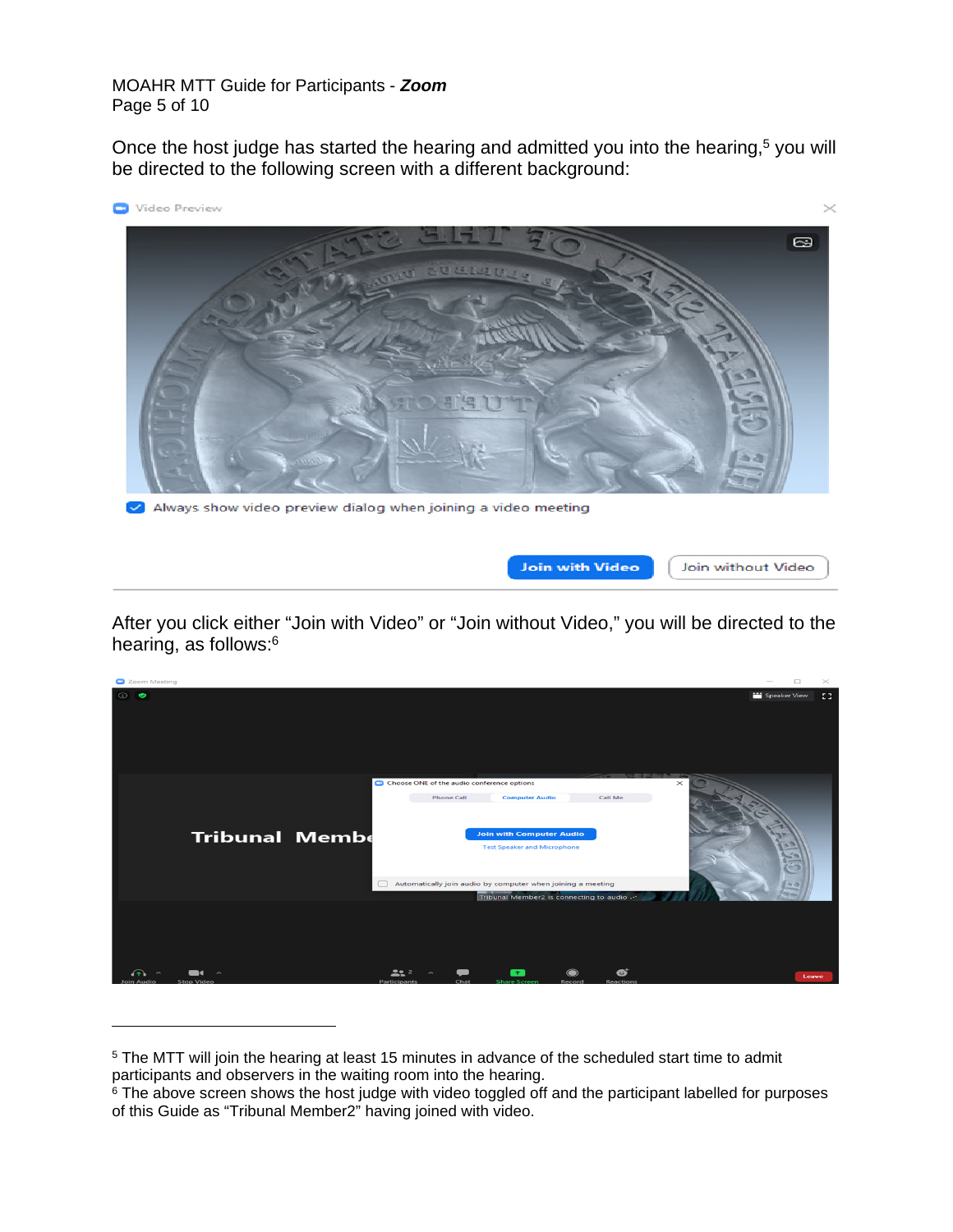MOAHR MTT Guide for Participants - *Zoom* Page 6 of 10

Once you have clicked on "Join with Computer Audio," you will enter the hearing. The toggles on the bottom left of the screen will allow you to mute or unmute your audio or microphone and turn on and off your video.<sup>7</sup>

The audio or microphone and camera for the lead attorneys or agents, the witness testifying, and the court reporter must always be turned on during the hearing unless otherwise directed by the judge.

## **Participating Through** *Zoom*

Once you have been entered the hearing, you will see other participants and observers, if any, on the screen, as "Gallery View" is the default view. In that regard, you have the option of "Speaker View" or pinning a single participant. To select "Speaker View," you would place your cursor on the screen and click on the "Speaker View" icon located at the top right of the screen to view whoever is speaking. To pin a participant, you would either right-click on the participant's video and select "Pin" or place your cursor on the participant's name in the "Participants" list and click on "More" and "Pin."

It is **important** to note that the pinning of a participant will **limit** your ability to see anyone else who is speaking. To the extent other **non-pinned** participants speak, their video would be reduced in size and located along with the other participants and observers at the top of the screen.

# III. **Prior to the Start of a Video Hearing**

#### A. **Entire Tribunal Hearing**

- 1. Parties shall submit their exhibit lists and exhibits, with the exception of rebuttal exhibits, to the MTT by **e-filing or email** and all other parties by **email on or before** the date specified for the filing and exchange of exhibits lists and exhibits in the order scheduling the hearing (i.e., prehearing conference or status conference summary). **Exhibits submitted by email shall be submitted as PDF documents**.
	- Exhibits shall be **separately** marked (i.e., P-1, P-2, R-1, R-2, etc.) and **properly** paginated to facilitate their review during the hearing.<sup>8</sup>

<sup>&</sup>lt;sup>7</sup> The control bar at the bottom appears if you move your mouse around in screen (it may disappear after time with no activity). In the *Zoom* control bar, from left to right, are the following options: audio or microphone on/off, video on/off, participants list, chat, record, reactions, and leave.

<sup>8</sup> Parties have in the past either **not paginated** their valuation disclosures **or re-paginated** their valuation disclosures when they are submitted as exhibits. Both the failure to paginate and the re-pagination of valuation disclosures causes issues with respect to the review of those exhibits during the hearing. As a result, parties are **required to paginate** their valuation disclosures prior to their initial filing and exchange **and are precluded from re-paginating** those exhibits when they are **e-filed or emailed** to facilitate their review during the hearing.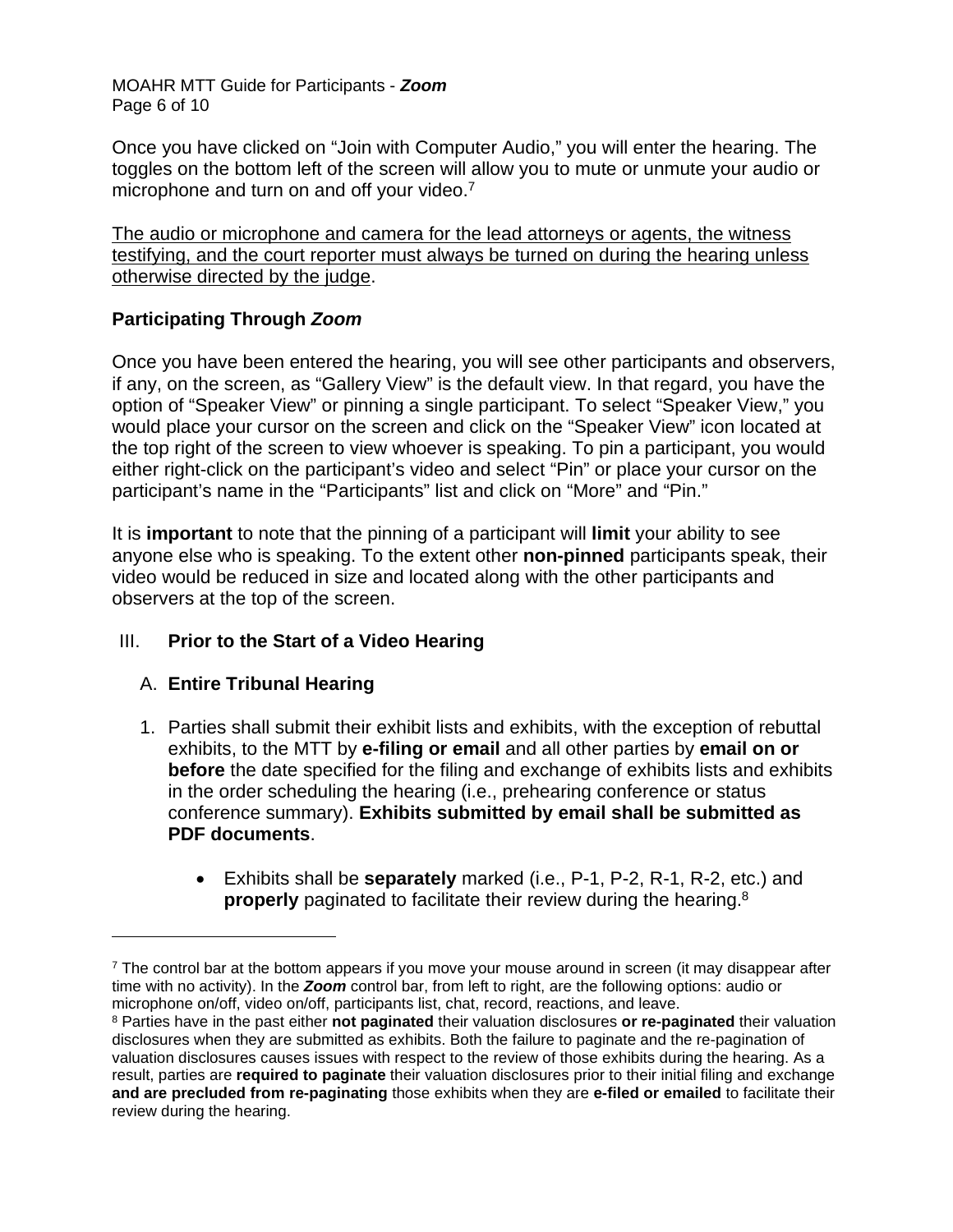MOAHR MTT Guide for Participants - *Zoom* Page 7 of 10

> Exhibits shall be submitted separately (i.e., separate e-filings or separate email attachments) or in a single PDF document. If a party submits a **single PDF document** with multiple exhibits, the party **shall bookmark each** separate exhibit within the PDF document. If a party **neglects to bookmark** each separate exhibit in the PDF document**, it will not be considered until** that party bookmarks each separate exhibit in the PDF document (i.e., a revised and bookmarked PDF document) except upon a finding of good cause by the Tribunal.

**If the exhibit list and exhibits are e-filed**, the exhibits shall be designated as "Exhibits (proposed) for Hearing," as provided in the e-filing site's drop down for filing designations.

**If the exhibit list and exhibits are emailed**, the parties **shall utilize** the following email address for the MTT: [taxtrib@michigan.gov](mailto:taxtrib@michigan.gov) **unless** a different email address is provided in the order scheduling the hearing. **As for the parties**, each party shall provide an email address to all other parties for use in the emailing of exhibit lists, exhibits including rebuttal exhibits, if any, and other documents indicated herein. The email address or addresses shall be provided **in advance of** the date specified for the filing of exhibit lists and exhibits in the order scheduling the hearing.

**The docket number of the case** (i.e. MOAHR Docket No. 19-001234, etc.) **and the name of the Presiding Judge** shall be included in the subject line of the emails with a reference to the filing of an exhibit list and exhibits.

Parties shall, **in advance of the hearing**, provide their witnesses with copies of all exhibits that each witness would need for his or her direct testimony.

- 2. Parties are **encouraged** to stipulate to facts and the admissibility of exhibits and expert witnesses and submit those stipulations to the MTT by email utilizing the above-noted email address **in advance of the scheduled hearing date**. **The docket number of the case (i.e. MOAHR Docket No. 19-001234, etc.) and the name of the Presiding Judge** shall be included in the subject line of the emails with a reference to the filing of stipulation of facts.
- 3. With respect to rebuttal exhibits, the rebuttal exhibit or exhibits, if any, shall be marked (i.e., P-1, P-2, R-1, R-2, etc.), properly paginated, and emailed to the MTT and all other parties prior to the offering of the rebuttal exhibit or exhibits for admission.

**The rebuttal exhibit or exhibits shall be submitted as PDF documents** and emailed to the MTT and all other parties utilizing the above-noted email addresses for the MTT and the email address or addresses provided by those parties.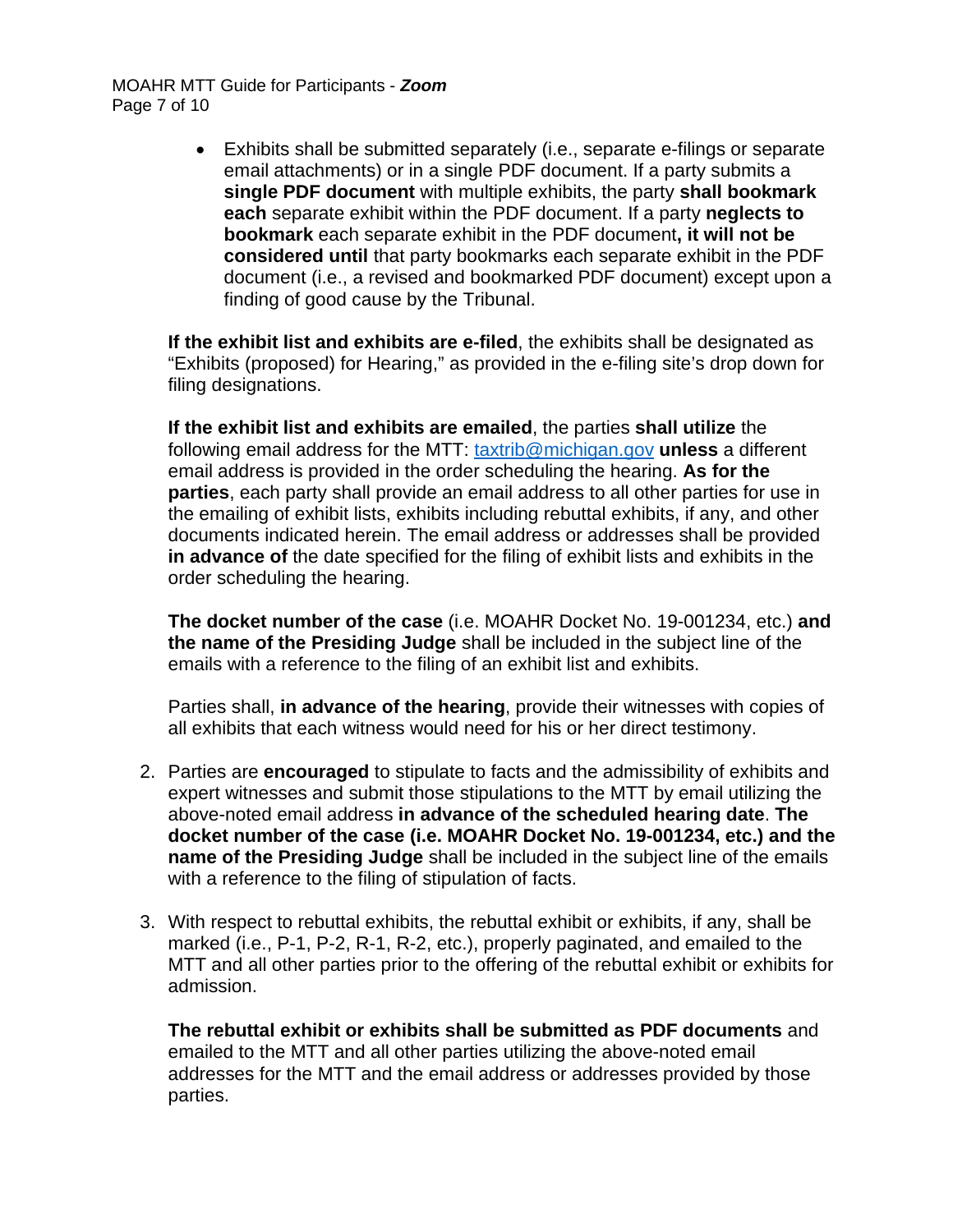If the rebuttal exhibit or exhibits are admitted, the attorney or agent that offered the witness testifying with respect to the rebuttal exhibit or exhibits **shall** email the exhibit or exhibits to that witness.

**The docket number of the case (i.e. MOAHR Docket No. 19-001234, etc.) and the name of the Presiding Judge** shall be included in the subject line of the emails with a reference to the filing of rebuttal exhibits.

The emailing of such exhibits **may require a brief recess** to facilitate the receipt of the rebuttal exhibit or exhibits by the Presiding Judge, the opposing party or parties, and, if appropriate, the witness that will be testifying with respect to the exhibit or exhibits.

## IV. **Conducting a Video Hearing**

#### **Entire Tribunal Hearing**

It is the MTT's intent that such hearings will be conducted like all other hearings previously conducted by the MTT with some slight modifications to facilitate both the conducting and transcribing of the hearings.

- 1. Depending on the case, the MTT may, **upon the request of a party or upon its own initiative**, schedule a test *Zoom* hearing prior to the date of the scheduled hearing to reduce the need for adjournment or any delay on the day of the scheduled hearing. Such tests are intended to benefit the parties and the MTT and the MTT expects the parties and/or their attorneys or agents will make themselves available to participate in any scheduled test.
- 2. The attorneys, agents, and the court reporter) **must** "join" the hearing at least 15 minutes before the scheduled start of the hearing so that the attorneys and agents can identify themselves for the court reporter and provide the court reporter with the names of any witnesses to be offered for testimony.<sup>9</sup>
- 3. The hearing shall be called to order by the judge, who shall make certain prehearing inquires and opening remarks including directions necessary for the commencement, conducting, and adjournment, if necessary, of the hearing. Necessary directions would include, but are not limited to:
	- a. Directing observers to turn their audio or microphones off (i.e., mute) to avoid interrupting the hearing and cautioning them that they may be removed if they interrupt the hearing.

<sup>&</sup>lt;sup>9</sup> The MTT will, as also indicated above, admit participants and observers in the waiting room into the hearing no later than 15 minutes before the scheduled hearing time.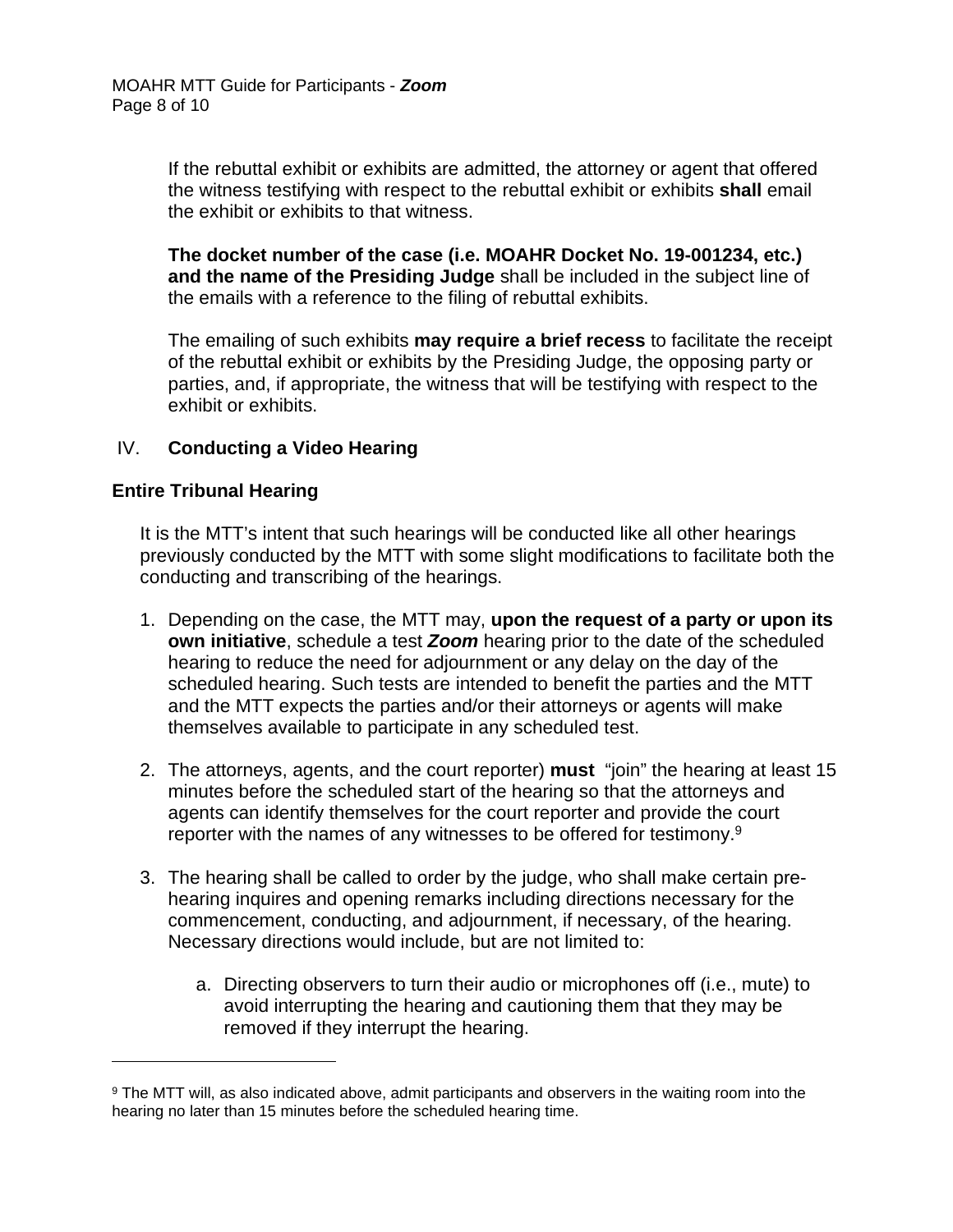- b. Directing participants to:
	- (i) Have their cell phones on silent.
	- (ii) Use their cell phones during the hearing only for purposes of participating in the hearing or communicating with co-counsel or other identified participants excluding witnesses when that witness is testifying.
	- (iii) Mute their microphones when cell phones are being used for purposes of communicating to avoid any interruptions with the conducting of the hearing.
- c. Indicating that participants, including the judge, may be required to repeat statements, questions, and testimony if a statement, question, or testimony is, **as indicated by the court reporter**, unclear because parties were speaking over each other or for technical reasons (i.e., freezing, unclear audio, etc.). To avoid or, at least, reduce the need for repeated statements, questions, or testimony, it is recommended that:
	- (i) Everyone stop speaking when the judge and court reporter are speaking.
	- (ii) Attorneys or agents note their objections by stating "Your Honor" and then wait for the judge to recognize them before making their objection.
	- (iii) Witnesses stop testifying when they hear an attorney or agent state "Your Honor" for purposes of making an objection.
	- (iv) Opposing attorneys or agents wait until they are recognized by the judge for purposes of making a response to the objection.
	- (v) Witnesses only begin testifying when the attorney or agent asks a question of the witness or the witness is recognized by the judge after an objection for purposes of responding to a question.
- d. Indicating that the hearing may be adjourned if the judge, court reporter, or a participant is unavailable to continue the hearing for technical reasons as follows:
	- (i) If the judge is unavailable, the court reporter should go off the record until the judge is available at which time the judge will indicate that the hearing is back on the record. If the judge is unable to return, the judge or Tribunal will contact the attorneys or agents and court reporter by telephone to indicate that the hearing is adjourned and will be rescheduled.
	- (ii) If the court reporter is unavailable, the hearing will be recessed until the court reporter is available. If the court reporter is unable to return, the court reporter shall contact the Tribunal by telephone